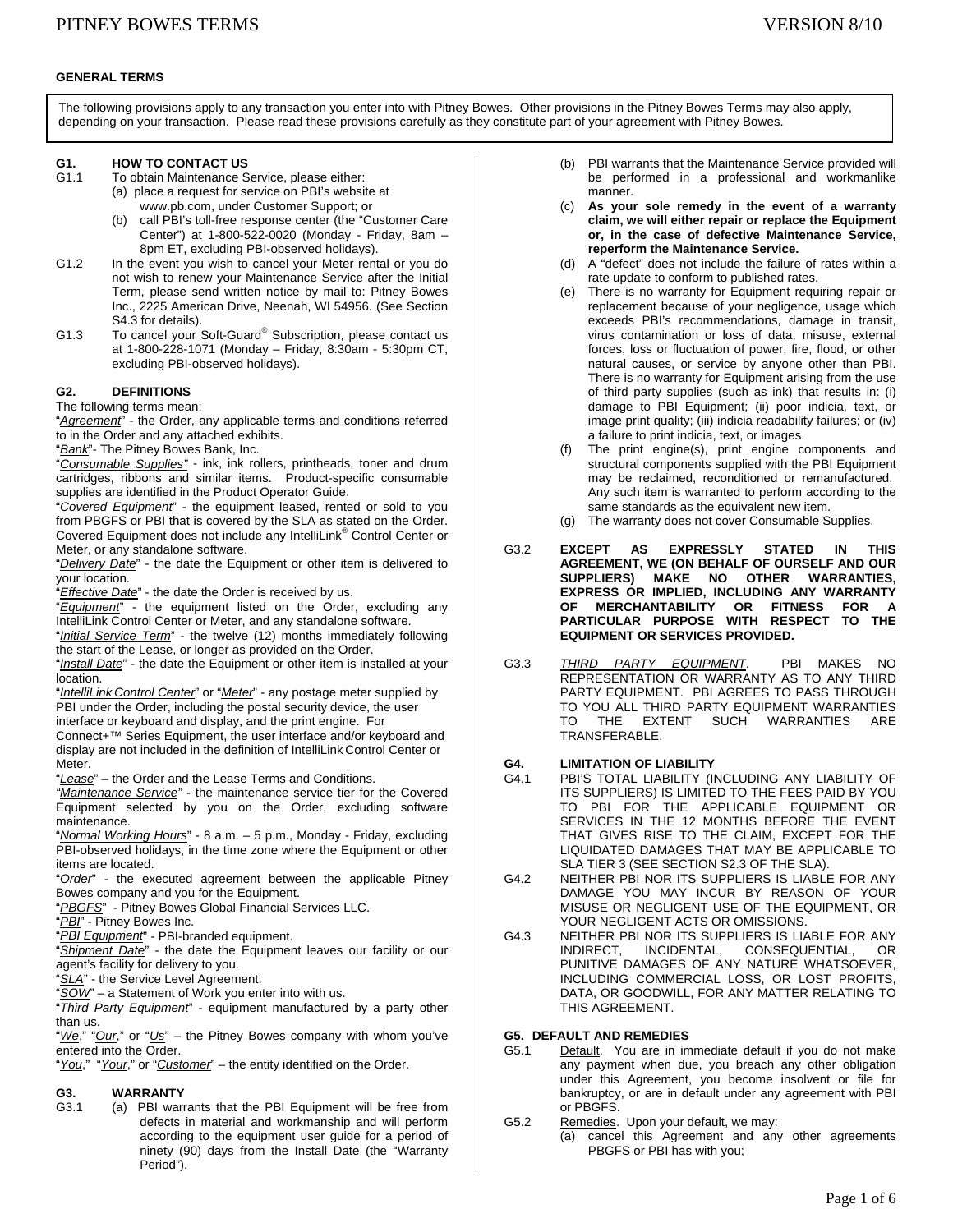- (b) require immediate payment of all payments due under a Lease(s) or other agreements, whether accrued or due in the future;
- (c) disable the IntelliLink Control Center or Meter;
- (d) require you to return the Equipment and IntelliLink Control Center or Meter;
- (e) if you do not return the Equipment and IntelliLink Control Center or Meter, require you to make immediate payment of an amount equal to the remaining value of the Equipment, IntelliLink Control Center or Meter at the end of the Lease Term, as determined by us;
- (f) charge you a late charge for each month that your payment is late;
- (g) charge you interest on any late payment from its due date until paid in full at the lesser of 18% per year or the maximum rate allowed by law;
- (h) charge you a check return fee for payments made by you with insufficient funds;
- (i) reasonably attempt to mitigate our damages and costs in the event of your default, although you acknowledge that we are not obligated to do so; and
- (j) pursue any other remedy, including repossessing the Equipment without notice to you. By repossessing the Equipment, IntelliLink Control Center or Meter, we are not waiving our right to collect the balance due.
- G5.3 Enforcing Our Rights. You agree to pay all our costs, including attorneys' fees, in enforcing our rights under the Agreement with you.
- G5.4 Suspension of Services. PBI reserves the right to suspend any services during any period in which your account is more than thirty (30) days past due.

## G6. **TAXES**<br>G6.1 You are

You are responsible for paying any taxes on the Equipment, IntelliLink Control Center, Meter, Maintenance Service and any other services, including sales, property and use tax and any taxes based on or measured by your payment obligations. We charge a fee for property tax processing and filing.

#### **G7. EMBEDDED SOFTWARE**

G7.1 The PBI Equipment may contain embedded software. You agree: (i) that PBI and its licensors own the copyrights and other intellectual property in and to the embedded software; (ii) that you do not acquire any right, title or interest in or to the embedded software; (iii) only to use the embedded software with the PBI Equipment in which the embedded software resides; (iv) that you may not copy the embedded

#### **SERVICE LEVEL AGREEMENT (SLA)**

The following provisions describe the Service Level Agreement ("SLA") tiers that PBI offers on Covered Equipment (excluding software). The SLA tier you select will be listed on the Order. A separate Software License and Maintenance Agreement ("SMA") covers software maintenance and will be attached to the Order if you are acquiring software.

## **S1. DEFINITIONS**

All capitalized terms that are not defined in these provisions are defined in the "Definitions" section of the Pitney Bowes Terms.

#### **S2. SERVICE LEVEL TIERS**

The following describes the three SLA tiers offered by PBI for the Covered Equipment.

S2.1 Tier 1

- (a) *General*. Under Tier 1, PBI will provide at its option either repair or replacement services for the Covered Equipment during the Initial Service Term or any Renewal Service Term (the "Maintenance Service Term"). You are also entitled to two preventative maintenance service calls per calendar year, to be made at your initiation.
- (b) *Obtaining Service*. You can obtain service online or by telephone as set forth in the "How to Contact Us" section of the Pitney Bowes Terms.
- (c) *Replacement Service*.

software; (v) that you may neither modify nor create derivative works of the embedded software (vi) that you may neither distribute nor disclose the embedded software (or any portion thereof) to any other person; (vii) that you may not translate, de-compile, disassemble, or otherwise attempt to unbundle, reverse engineer or create derivative works of the embedded software, except as permitted by applicable law; and (viii) that you may not export the embedded software in contravention of applicable export control laws. The embedded software contains third party software. Notwithstanding the above, this section does not modify any terms that may accompany such third party software.

#### **G8. INTERNET ACCESS POINT**

G8.1 The Connect+ Series Equipment may use an internet access point (e.g., wireless router) provided by us. You may only use this access point for connectivity between the Connect+ Series Equipment and the internet and for no other purpose. You agree to pay all costs associated with use of the access point in violation of this restriction.

#### **G.9. MISCELLANEOUS**

- G9.1 Force Majeure. We are not responsible for any delay or failure to perform resulting from causes beyond our control.
- G9.2 Assignment. You may not assign this Agreement without our prior written consent. Any purported assignment is void.
- G9.3 No Right to Setoff. Payments are not subject to setoff or reduction.
- G9.4 Legal Action. ANY LEGAL ACTION YOU FILE AGAINST US MUST BE STARTED WITHIN ONE (1) YEAR AFTER THE EVENT GIVING RISE TO YOUR CLAIM. YOU WAIVE ANY RIGHT TO TRIAL BY JURY IN ANY ACTION ARISING OUT OF THIS AGREEMENT.
- G9.5 Merger; Amendment; Severability. The Agreement incorporates all of the terms agreed by both parties and can only be changed by written agreement. You may use a purchase order to offer to obtain Equipment or services but you agree that none of the provisions of your purchase order will add to, modify or supersede these provisions unless we expressly agree in writing. If one or more provisions of this Agreement are deemed to be invalid or unenforceable, the remaining provisions will not be affected.
- G9.6 Survival. Our respective rights and obligations under Section G4 (Limitation of Liability), G5 (Default and Remedies) and G6 (Taxes) survive termination of the Agreement.
- G9.7 Choice of Law. This Agreement shall be governed and construed in accordance with the laws of the State of Delaware without regard to its conflicts of laws principles.

(i) If PBI determines that replacement is necessary, PBI will, at no additional cost, promptly ship new, reconditioned, or remanufactured equipment of the same or a functionally equivalent model to replace the affected Covered Equipment.

(ii) Within five (5) days of receiving the replacement equipment, you must pack the Covered Equipment to be replaced in the shipping carton that contained the replacement equipment, place the pre-paid return address label on the carton, and return it to PBI.

(iii) You are responsible for the return of Covered Equipment until PBI receives it.

(d) *Repair Service*.

(i) If PBI determines that repair service is necessary, PBI may provide repair by remote access, diagnostics and coordinated remote service, or by on-site repair service.

(ii) Repair service is provided only for damage resulting from normal wear and tear. Repair service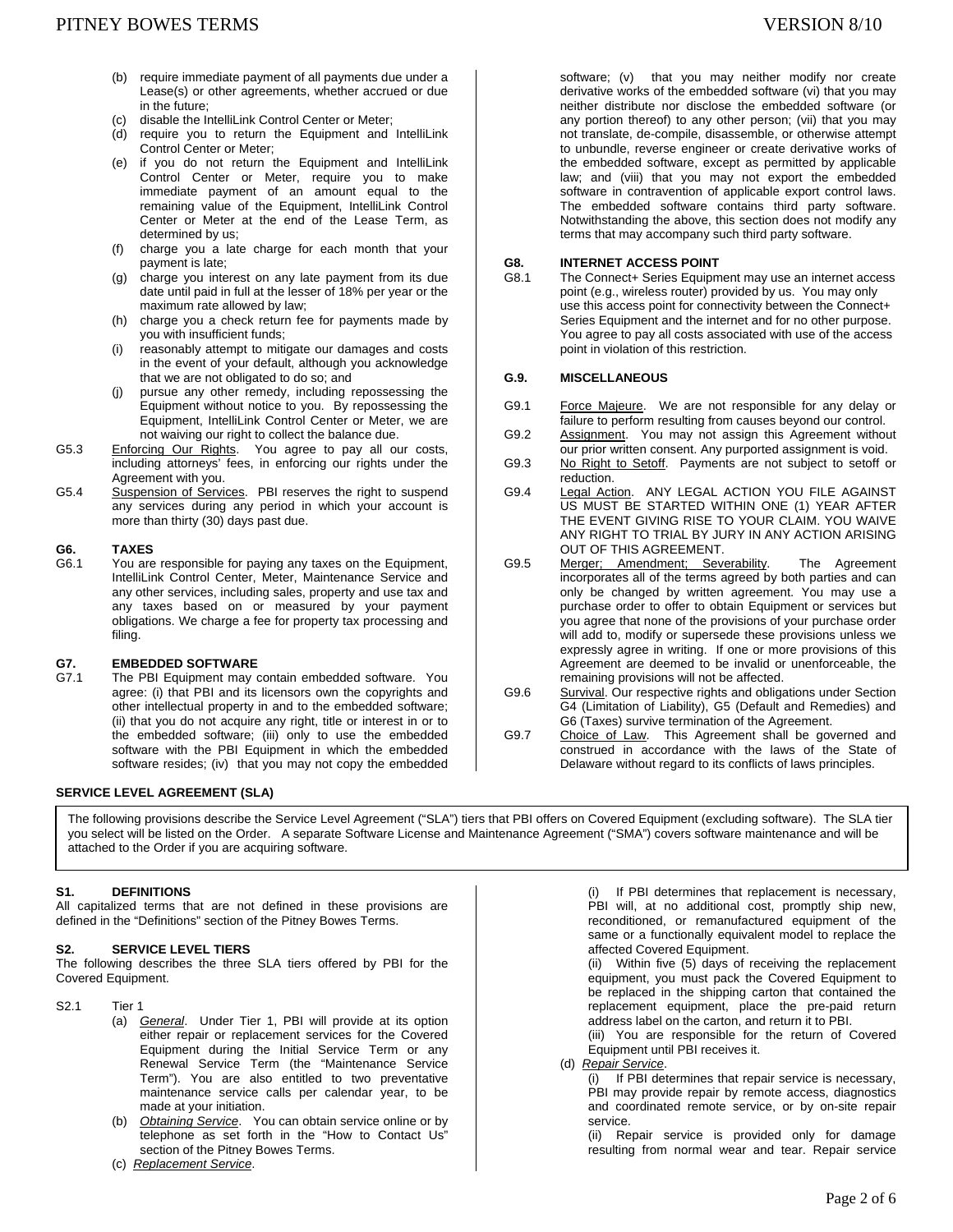may include the use of new, reconditioned, or remanufactured parts and assemblies.

(iii) PBI will provide parts or assemblies for discontinued equipment (or equipment not marketed as new) only if available.

(iv) If PBI deems it necessary, PBI will dispatch a service technician to arrive at your location for on-site service. You will not incur hourly charges unless service is performed outside Normal Working Hours, which will be done only with your consent.

### S2.2 Tier 2

- (a) If you select Tier 2, we will provide the following support:
	- All coverage provided under Tier 1, PLUS:
	- (ii) *Ongoing Equipment Training Services*. PBI will provide the following training. PBI will schedule the training at a time convenient for you and PBI. Training will include an overview for the operator(s) on how to use the Covered Equipment. The number of training sessions that are included during each twelve (12) month period during the Maintenance Service Term are as follows:
		- (1) Mail finishing products (which includes Meters and scales) - up to six (6) training sessions;
		- (2) Mail finishing accounting software solutions up to four (4) training sessions;
		- (3) Mail creation hardware products (which includes tabletop folders, tabletop inserters, and address printers) - up to four (4) training sessions; and
		- (4) Distribution solutions hardware products up to four (4) training sessions.<br>tional Covered Items. PBI will provide
	- (iii) **Additional Covered Items.** printheads for Meters or Covered Equipment without additional charge.

#### S2.3 Tier 3

- (a) If you select Tier 3, PBI will provide the following support:
	- (i) All coverage provided under Tier 1 and Tier 2, PLUS:
	- (ii) *Preventive Maintenance Services*. (1) PBI will perform maintenance on the Covered Equipment at regular intervals.
	- (iii) *Response Time Commitment*.
	- (1) If PBI determines that on-site service is necessary, PBI will use commercially reasonable efforts to have a service technician on-site within four (4) hours (during Normal Working Hours only) of PBI's receipt of the call at the Customer Care Center (the "Response Time Commitment").
	- (2) The Response Time Commitment relates solely to the arrival of a technician at your location; it is not a guaranteed resolution of the problem within the four (4) hour time period, nor does it guarantee that all parts necessary to make a repair will be on-site within this time frame.
	- (3) The Response Time Commitment does not apply to Service designated as service by replacement, software maintenance, preventive maintenance, operator training, or other services not essential to repair the Covered Equipment. These services will be scheduled in advance.
	- (4) If the Covered Equipment is moved from its original location, PBI may remove the Response Time Commitment. If this happens, you will receive a refund equal to the difference between the cost of the Response Time Commitment and the cost of maintenance coverage without this obligation.
	- (iv) *Liquidated Damages for Failure to Meet Response Time*.
- (1) PBI agrees that if it does not meet the Response Time Commitment, PBI will provide you with a credit equal to

six (6) months of the cost of the premium of the Response Time Commitment.

(2) You must use a credit request form in order to request a credit. You may obtain a credit form from your service technician or by calling the Customer Care Center. The credits are limited to credits for two (2) failures to meet the Response Time Commitment in any twelve (12) month period during the Maintenance Service Term. **The remedies described in this Section are your sole remedy for PBI's failure to meet the Response Time Commitment**.

## **S3. FEES**<br>S3.1 You w

- You will pay the fees for the Initial Service Term, and any Renewal Service Term(s). These fees are incorporated into your payment cycle (e.g., Quarterly Payment for leased equipment).
- S3.2 *Late Fees*. Our remedies for your failure to pay on time are set forth in the "Default; Remedies" section of the Pitney Bowes Terms.
- S3.3 *Fees for Services Not Covered by this SLA.* If the service technician provides service for repairs caused by one of the conditions listed in Section S7.1(a)(ii), PBI will charge you for the service at PBI's current hourly rates and for any required parts.

## **S4. MAINTENANCE SERVICE**

- S4.1 *Term*. PBI will provide you with Maintenance Service for the Initial Service Term and any Renewal Service Terms.
- S4.2 *RENEWAL SERVICE TERM(S)*. MAINTENANCE SERVICE AUTOMATICALLY RENEWS FOR CONSECUTIVE ONE (1) YEAR TERMS (EACH, A "RENEWAL SERVICE TERM"), UNLESS:
	- (a) YOU TERMINATE MAINTENANCE SERVICE AS SPECIFIED IN SECTION S4.3 AT LEAST SIXTY (60) DAYS PRIOR TO THE RENEWAL OF THE TERM; OR
	- (b) YOUR LEASE EXPIRES OR IS TERMINATED (IN WHICH CASE, THE MAINTENANCE SERVICE TERM WILL TERMINATE ON THE SAME DAY AS THE LEASE); OR
	- (c) THE RENEWAL IS PROHIBITED BY APPLICABLE LAW.
- S4.3 *Ending Your Maintenance Service*.
	- (a) If you do not wish to renew Maintenance Service, you must deliver a written notice (including your account number) (the "Termination Notice") by certified mail to the address listed in the "How to Contact Us" section of the Pitney Bowes Terms. Your Termination Notice must include your customer account number and lease number (if applicable), and is effective ten (10) business days after PBI receives it.
		- (b) PBI reserves the right not to renew your SLA at any time and for any reason.
- S4.4 *Maintenance Service Changes*.
	- (a) PBI may modify its Maintenance Service by giving written notice to you (a "Maintenance Change Notice"), which will state whether the change is material.
	- (b) After receiving a Maintenance Change Notice, if the change is material, you may terminate Maintenance Service as described in Section S4.3 above.

### **S5. WARRANTIES; LIMITATION OF LIABILITY**

S5.1 The warranty for the Equipment and services as well as PBI's Limitation of Liability are set forth in the applicable section of the Pitney Bowes Terms.

## **S6. ADDITIONAL MAINTENANCE TERMS**

- S6.1 These terms apply to all Maintenance Service tiers:
	- (a) Limitations. Maintenance Service does not include:
		- (i) software maintenance and/or updates; and
		- (ii) services and repairs that are made necessary due to:
			- (A) negligence or accident, damage in transit, virus contamination and loss of data;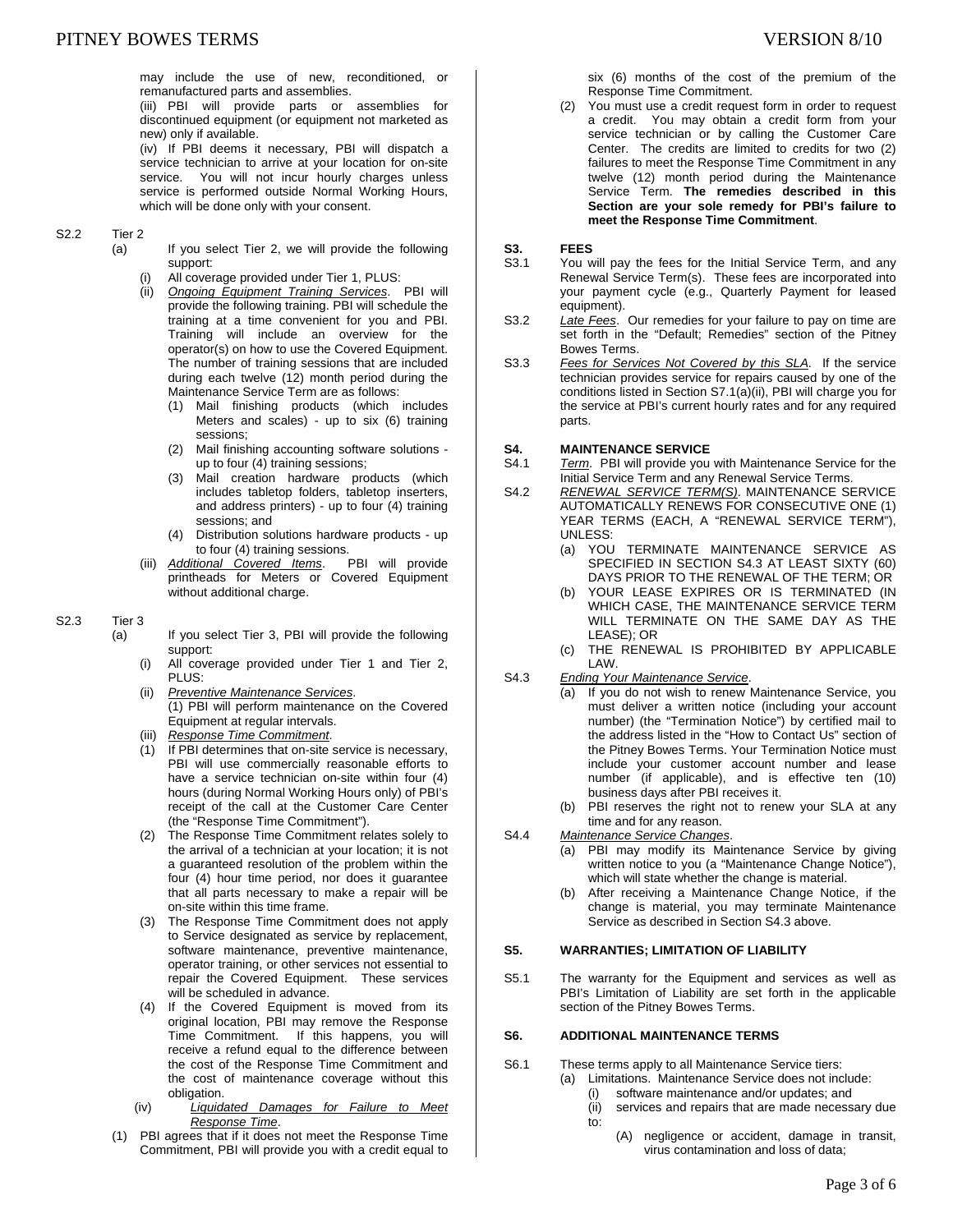- (B) use of Covered Equipment in a manner not authorized by this SLA or the Equipment user guide;
- (C) natural causes such as fire or flood as well as other causes outside of PBI's control;
- (D) use of Covered Equipment in an environment with unsuitable humidity and/or line voltage;
- (E) loss of electrical power, power fluctuation, operator error;
- (F) sabotage, repair or attempted repair by anyone other than PBI;
- (G) the use of third party supplies (such as ink), hardware, or software resulting in: (i) damage to the Equipment; (ii) poor indicia, text, or image print quality; (iii) indicia readability failures; or (iv) a failure to print indicia, text, or images;
- (H) failure to use applicable software updates; or
- (I) use of Covered Equipment with any system for which PBI has advised it will no longer provide support or has advised is no longer compatible.
- (b) *Additional Exclusions*. Unless covered under one of the above maintenance tiers, Maintenance Service excludes the

### **EQUIPMENT AND POSTAGE METER RENTAL TERMS AND CONDITIONS**

supply of rate program software for electronic scales and weighing systems, software maintenance and/or updates and consumable supplies for all levels of service, including printheads for Meters and IntelliLink Control Centers.

- (c) *Replacement Equipment*.
	- (i) If you replace any of your Covered Equipment during the Maintenance Service Term, and the replacement Equipment qualifies for maintenance services, PBI will automatically enroll you for maintenance coverage on the new Equipment at PBI's then current annual rates.
	- (ii) If you acquire an attachment, or add a unit, to your Covered Equipment, PBI will provide coverage for any qualifying attachment or unit and adjust your rate accordingly.
	- (iii) If you choose not to continue coverage on the replacement Equipment, attachment or unit, you may cancel Maintenance Service with respect to the item within thirty (30) days of the date of your initial invoice for the item from PBI. If you cancel, any further maintenance or repair services on the Equipment, attachment or unit will be subject to PBI's current rates.

The following provisions apply whenever you acquire an IntelliLink® Control Center or Meter from Pitney Bowes. Other terms may also apply, depending on the transaction.

### **R1. DEFINITIONS**

All capitalized terms that are not defined in these provisions are defined in the "Definitions" section of the Pitney Bowes Terms.

## **R2. EQUIPMENT RENTAL AND INTELLILINK® SUBSCRIPTION (METER RENTAL)**

- R2.1 *Fees*.
	- (a) If you are not leasing the Equipment and paying for it in your lease payment to PBGFS, we will invoice you the Equipment rental ("rental") and IntelliLink Subscription fees listed on the Order.
	- (b) After the Initial Term, we may increase the rental and IntelliLink Subscription fees upon 30 days' prior written notice.
	- (c) When you receive notice of an increase, you may terminate your rental only as of the date the increase becomes effective.

#### R2.2 *Postage*.

- (a) To obtain postage for your Meter, you must contact our Postage By Phone® data center.
- (b) You may transfer funds to the Bank for deposit into a Postage By Phone<sup>®</sup> Reserve Account that you maintain at the Bank ("your Reserve Account") or you may transfer funds to the United States Postal Service ("USPS") through a lockbox bank ("Lockbox Bank"). See the "USPS Acknowledgment of Deposit" section of the Pitney Bowes Terms for more information.
- (c) After the Initial Term, we may increase postage refill fees upon 30 days prior written notice.
- (d) If you participate in any PBI, PBGFS, or Bank postage advance programs (such as Purchase Power®), we will advance payment on your behalf to the USPS, subject to repayment by you under the terms of the postage advance program and billed separately from your IntelliLink Subscription fees.

R2.3 *Meter Repair or Replacement*.

- (a) If the Meter malfunctions or fails due to reasons other than your negligence or accident, usage which exceeds our recommendations, damage in transit, virus contamination or loss of data, misuse, external forces, loss or fluctuation of power, fire, flood, or other natural causes, service by anyone other than us, or the use of third party supplies (such as third party ink) resulting in damage to the Meter, we will repair or replace the Meter.
- R2.4 *Terms of Use; Federal Regulations*.
- (a) You may use the Meter solely for the purpose of processing your mail, provided that you are authorized by the USPS to use the Meter, and that you comply with (i) this Agreement, (ii) any user documentation and (iii) all USPS regulations.
- (b) You agree to use the Equipment and Meter only for business or commercial purposes, and not for personal, family, or household purposes.
- (c) You agree to use only attachments or printing devices authorized by us.
- (d) You must receive our written consent before moving the Equipment or Meter to a different location.
- (e) Federal regulations require that we own the Meter.
- (f) Tampering with or misusing the Meter is a violation of federal law.
- R2.5 *Rate Updates and Soft-Guard® Program*.
	- (a) Your Meter or Equipment may require periodic rate information updates that you can obtain under our Soft-Guard program, or you will receive individual rate updates as a separate charge.
	- (b) If you have purchased a Soft-Guard Subscription, we will provide up to 6 rate updates during each 12 month period following the date of installation of the Equipment.
	- (c) We will provide rate updates only if required due to a postal or carrier change in rate, service, Zip Code or zone change.
	- (d) Your Soft-Guard Subscription does not cover any change in rates due to custom rate changes, new classes of carrier service, or a change in Zip Code or zone due to Equipment relocation.
	- (e) If your Soft-Guard Subscription has expired, or if you have received the maximum number of rate updates under your Soft-Guard Subscription, you will be billed for any additional rate update you request.
	- (f) You can also renew the Soft-Guard Subscription by contacting PBI online or by telephone at the address and numbers set forth in the "How to Contact Us" section of the Pitney Bowes Terms.
- R2.6 *Warranty*.
	- (a) The warranty for the Equipment and services is set forth in the "Warranty" section of the Pitney Bowes Terms.
- R2.7 *Limitation of Liability*.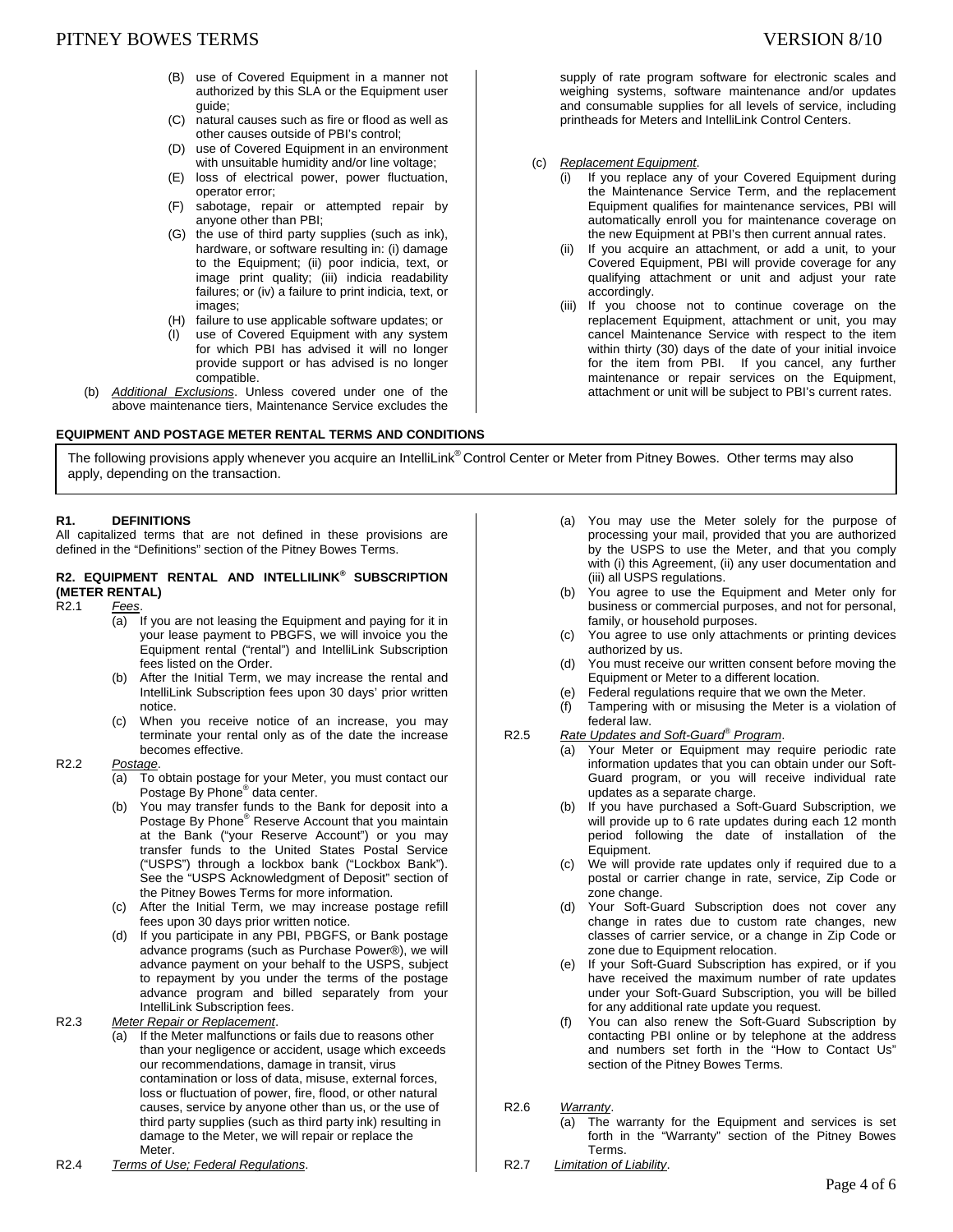## PITNEY BOWES TERMS SERVERS IN THE SERVER SERVERS ON STRUCK AND RESIDENT STRUCK AND RESIDENT STRUCK AND RESIDENT STRUCK AND RESIDENT STRUCK AND RESIDENT STRUCK AND RESIDENT STRUCK AND RESIDENT STRUCK AND RESIDENT STRUCK AND

- (a) PBI's limitation of liability is set forth in the "Limitation of Liability" section of the Pitney Bowes Terms.
- R2.8 *Collection of Information*.
	- (a) You authorize us to access and download information from your Meter. We may disclose this information to the USPS or other authorized governmental entity.
	- (b) We will not share with any third parties (except the USPS or other governmental entity) individually identifiable information that we obtain about you in this manner unless required to by law or court order.
	- (c) We may elect to share aggregate data about our customers' postage usage with third parties.
- R2.9 *IntelliLink® Control Center/Meter Care and Risk of Loss*.
	- (a) You agree to take proper care of the IntelliLink Control Center and/or Meter(s) as stated in this Agreement and any user documentation.
	- (b) You assume all risk of loss or damage to the IntelliLink Control Center and/or Meter(s) while you have possession.

#### **UNITED STATES POSTAL SERVICE ACKNOWLEDGMENT OF DEPOSIT**

U1.1 By electing to lease or use computerized meter resetting system ("CMRS") meter equipment, you may transfer funds to the Bank for deposit into a Postage By Phone® Reserve Account which you maintain at the Bank, or you may transfer funds to the USPS through a Lockbox Bank for the purpose of prepayment of postage on CMRSequipped meters ("Deposit").

U1.2 After the effective date of the lease or meter rental Terms and Conditions between you and PBI, you may, from time to time, make deposits in your Reserve Account or may make Deposits in the Lockbox Bank account identified as: "United States Postal Service CMRS-PB."

U1.3 The USPS may, at its discretion, designate itself or a successor as recipient of Deposits made by you to the Lockbox Bank account described above.

U1.4 Any deposit made by you in your Reserve Account is subject to the Postage By Phone® Reserve Account – Agreement and Disclosure Statement governing your Reserve Account.

U1.5 Any deposit made by you in the Lockbox Bank account will be credited by the USPS only for the payment of postage for CMRS equipment.

U1.6 Such Deposits will be held within the Postal Service Fund at the U.S. Treasury and may be commingled with Deposits of other customers.

U1.7 You shall not receive or be entitled to any interest or other income earned on such Deposits.

U1.8 The USPS will provide a refund to you for remaining postage balances in CMRS equipment subject to then current USPS regulations.

U1.9 The Lockbox Bank will provide a refund to you for deposits otherwise held by the USPS.

#### **PURCHASE POWER® TERMS AND CONDITIONS**

### **R3. VALUE BASED SERVICES**

Value Based Services include services such as USPS<sup>®</sup> e-Return Receipt and USPS® Confirmation Services. R3.1 *Fees*.

- (a) Any fees charged by the USPS for any Value Based Service you purchase are payable by you in the same way that you pay for postage.
- (b) The USPS is solely responsible for its services.<br>(c) We are not responsible for any malfunctions of
- We are not responsible for any malfunctions of any part of the communication link connecting the IntelliLink Control Center with the USPS data system.
- R3.2 *Ending the Value Based Services*. We have the right to terminate the Value Based Services if the USPS discontinues offering the service or you breach your obligations under this Agreement and fail to cure the breach within thirty (30) days after you have been notified of it in writing.

U1.10 These refunds are provided in accordance with the regulations governing deposit of funds for CMRS, published in the Domestic Mail Manual or its successor.<br>U1.11 The Lockbox

The Lockbox Bank, which collects funds on behalf of the USPS, shall provide PBI, on each business day, information as to the amount of each Deposit made to the USPS by you, so PBI can update PBI's records.

U1.12 PBI may deposit funds on your behalf.

U1.13 The USPS will make no advances. Any relationship concerning advances is between you and PBI, PBGFS and/or the Bank.

U1.14 You acknowledge that the terms of this arrangement may be changed, modified, or revoked by the USPS, with appropriate notice.<br>U1.15 USPS regulations governing the deposit of funds for CMF

USPS regulations governing the deposit of funds for CMRS are published in the Domestic Mail Manual or its successor.<br>U1.16 You shall be subject to all applicable rules, regu

You shall be subject to all applicable rules, regulations, and orders of the USPS, including future changes to such rules, regulations and orders, and such additional terms and conditions as may be determined in accordance with applicable law.<br>U1.17 The USPS rules, regulations, and o

The USPS rules, regulations, and orders prevail in the event of any conflict with any other terms and conditions applicable to any Deposit.<br>U1.18

By engaging in any transaction through the Lockbox Bank, which will have the effect of setting postage through CMRS meter equipment, your activities concerning CMRS are subject to this USPS Acknowledgment of Deposit. ACKNOWLEDGMENT OF DEPOSIT REQUIREMENT. By signing this Agreement, you represent that you have read the Acknowledgment of Deposit Requirement and are familiar with its terms. You agree that upon execution of this Agreement with PBI, you will also be bound by all terms and conditions of the Acknowledgment of Deposit Requirement, as it may be amended from time to time.

The following provisions apply when you first enroll in the Purchase Power Program (the "Program"). Additionally, you will receive from us a set of more specific provisions within twenty (20) days of the date of this Agreement that will be more specifically tailored to your Purchase Power Account (the "Account") and will apply to your ongoing participation in the Program.

P1.1 *General.* (a) In order to participate in the Program, you must provide the information described in Section P1.8. (b) If you subscribe to the EasyPermitPostage® service, you may use the Purchase Power credit line to pay for permit postage and associated USPS fees.

(c) The Purchase Power credit line is a product of The Pitney Bowes Bank, Inc. (the "Bank") and is not available to individuals for personal, family, or household purposes.

P1.2 *Account Charges*. (a) Your Purchase Power Account (the "Account") will be charged for the amount of postage, products, and services requested and the related fees, if applicable.(b) Unless prohibited by law, you agree to pay the fees and charges of which the Bank has given you notice, including, without limitation, the fees and charges relating to: (i) transaction fees, if applicable; (ii) your failure to pay in a timely manner; (iii) your exceeding your credit line; and (iv) fees attributable to the return of any checks that you give to the Bank as payment of the Account.

P1.3 *Billing, Payments, and Collection*. (a) You will receive a billing statement for each billing cycle in which you have activity on the

Account. The Bank reserves the right to deliver any statement electronically to the email address that is then on file for the Company. (b) Payments are due by the due date shown on your billing statement. (c) You may pay the entire balance due or a portion of the balance, provided that you pay at least the minimum payment shown on the statement. In the event of a partial payment, you will be responsible for the unpaid balance.

P1.4 *Deferred Payment Terms*. (a) By using the Program, you agree that whenever there is an unpaid balance outstanding on the Account which is not paid in full by the due date shown on your billing statement, the Bank will charge you, and you will pay, interest on the unpaid balance of the Account from time to time, for each day from the date the transaction is posted to the Account until the date the unpaid balance is paid in full, at a variable rate equal to the Annual Percentage Rate applicable to the Account from time to time. (b) (i) The Annual Percentage Rate applicable to the Account will be: the greater of (a) 22% and (b) the sum of the highest "Prime Rate" published in the "Money Rates" section of *The Wall Street Journal* on